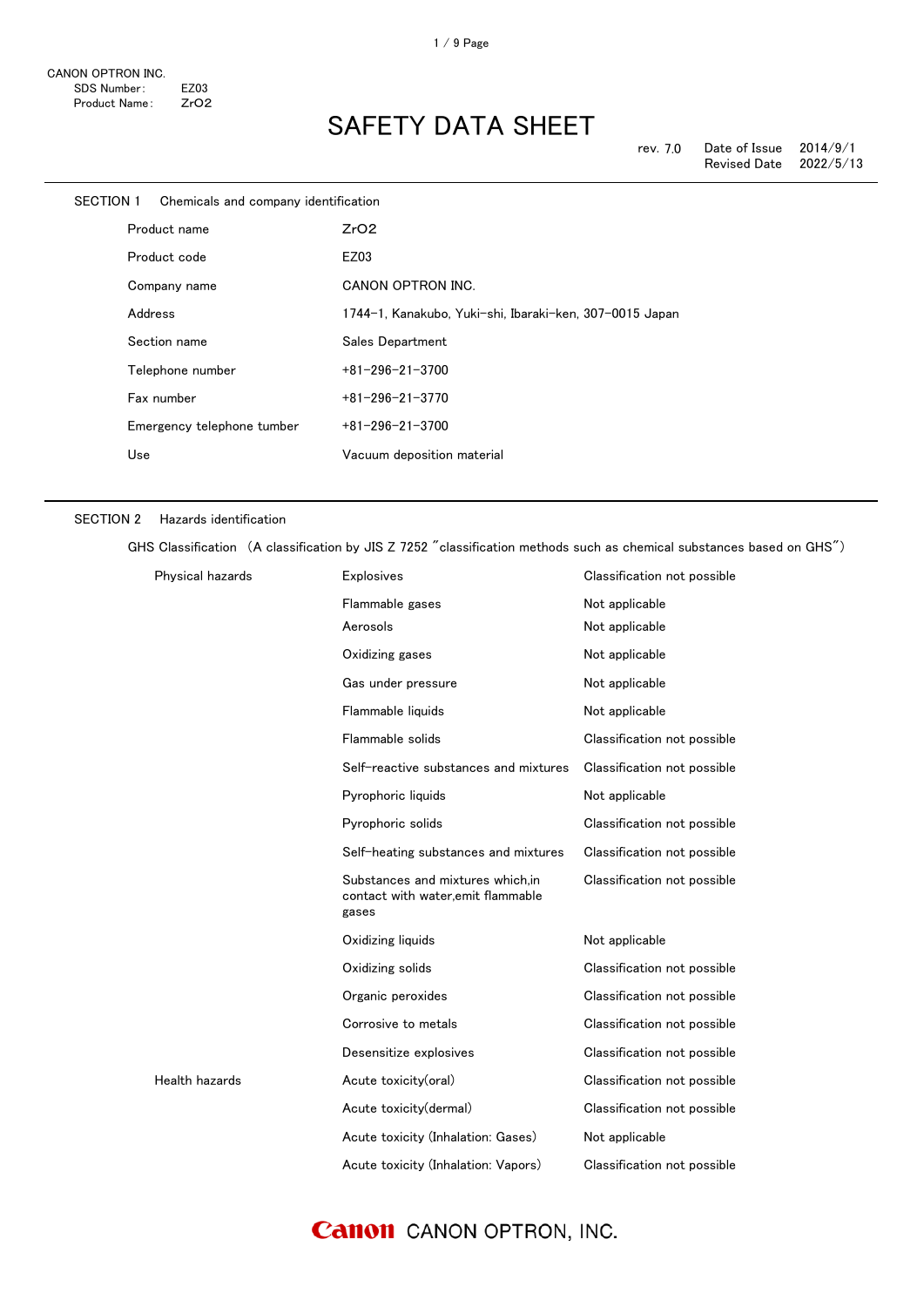|                       | Acute toxicity (Inhalation: Dusts and<br>mists)                                   | Classification not possible |
|-----------------------|-----------------------------------------------------------------------------------|-----------------------------|
|                       | Skin corrosion/irritation                                                         | Classification not possible |
|                       | Serious eye damage/eye irritation                                                 | Classification not possible |
|                       | Respiratory sensitization                                                         | Classification not possible |
|                       | Skin sensitization                                                                | Category 1                  |
|                       | Germ cell mutagenicity                                                            | Classification not possible |
|                       | Carcinogenicity                                                                   | Classification not possible |
|                       | Reproductive toxicity                                                             | Classification not possible |
|                       | Reproductive toxicity, effects on or via Classification not possible<br>lactation |                             |
|                       | Specific target organ toxicity (single<br>exposure)                               | Classification not possible |
|                       | Specific target organ toxicity(repeated<br>exposure)                              | Classification not possible |
|                       | Aspiration hazard                                                                 | Classification not possible |
| Environmental hazards | Hazardous to the aquatic environment<br>Short-term(acute)                         | Classification not possible |
|                       | Hazardous to the aquatic environment<br>Long-term(chronic)                        | Classification not possible |
|                       | Hazardous to the ozone layer                                                      | Classification not possible |

Label elements

hazard Pictograms **Exclamation** 



Signal word Warning

May cause an allergic skin reaction.

Dangerous goods hazard information

Precautionary statements

【Safety measures】 Avoid breathing dust/fume/gas/mist/vapours/spray. Contaminated work clothing should not be allowed out of the workplace. Wear Protective glovess/protective clothing/eye protection/face protection.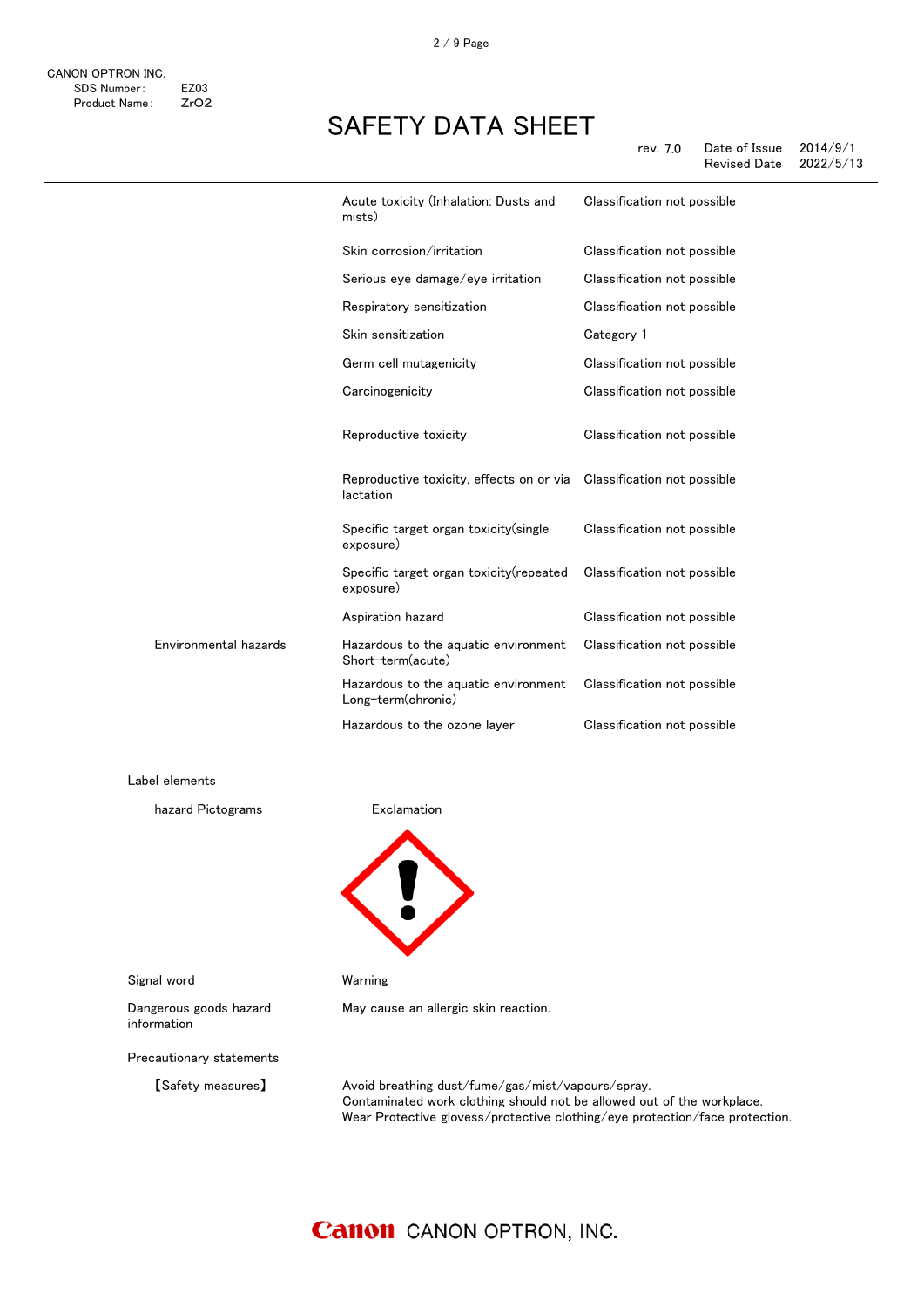| rev. 7.0 | Date of Issue       | 2014/9/1  |
|----------|---------------------|-----------|
|          | <b>Revised Date</b> | 2022/5/13 |

| [First-aid measures]   | IF ON SKIN: Wash with plenty of soap and water.<br>Specific treatment.<br>If skin irritation or rash occurs: Get medical advice/attention.<br>Take off contaminated clothing and wash it before reuse. |
|------------------------|--------------------------------------------------------------------------------------------------------------------------------------------------------------------------------------------------------|
| [Storage]              |                                                                                                                                                                                                        |
| [Disposal]             | Dispose of contents/container in accordance with national regulations.                                                                                                                                 |
| <b>[Other hazards]</b> |                                                                                                                                                                                                        |

| <b>SECTION 3</b><br>Composition/information on ingredients     |                                                                                                                                                                                                                     |  |  |
|----------------------------------------------------------------|---------------------------------------------------------------------------------------------------------------------------------------------------------------------------------------------------------------------|--|--|
| Substance/Mixture                                              | Substance                                                                                                                                                                                                           |  |  |
| Chemical name                                                  | Zirconium oxide                                                                                                                                                                                                     |  |  |
| Chemical formula                                               | ZrO2                                                                                                                                                                                                                |  |  |
| Concentration or concentration<br>range                        | 99.9< (include HfO2)                                                                                                                                                                                                |  |  |
| CAS No.                                                        | $1314 - 23 - 4$                                                                                                                                                                                                     |  |  |
| <b>TSCA Inventry</b>                                           | Zirconium oxide (ZrO2)                                                                                                                                                                                              |  |  |
| EINECS number                                                  | $215 - 227 - 2$                                                                                                                                                                                                     |  |  |
| Radioactive information                                        | Radioactive substances are not used as the material. Therefore, there is no<br>reason that ionizing radiation would be generated.                                                                                   |  |  |
| <b>SECTION 4</b><br>First aid measures                         |                                                                                                                                                                                                                     |  |  |
| Inhalation                                                     | Remove person to fresh air and keep comfortable for breathing.<br>Get medical advice/attention if you feel unwell.                                                                                                  |  |  |
| Skin contact                                                   | Take off immediately all contaminated clothing. Rinse affected areas with<br>water/shower.<br>IF ON SKIN: Wash with plenty of soap and water.<br>If skin irritation or rash occurs: : Get medical advice/attention. |  |  |
| Eye contact                                                    | Rinse cautiously with water for several minutes. Remove contact lenses, if<br>present and easy to do. Continue rising.<br>If eye irritation persists: Get medical advice/attention.                                 |  |  |
| Ingestion                                                      | Rinse mouth.<br>Get medical advice/attention.                                                                                                                                                                       |  |  |
| Most important symptoms and<br>effects, both acute and delayed | No data available                                                                                                                                                                                                   |  |  |
| Protection of first aiders                                     | Rescuers, wear suitable protective equipment as the situation demands.                                                                                                                                              |  |  |
| Special precautions for physicians                             | No data available                                                                                                                                                                                                   |  |  |

SECTION 5 Firefighting measures

Suitable extinguishing media Water spray, foam, carbon dioxide, powder fire extinguisher.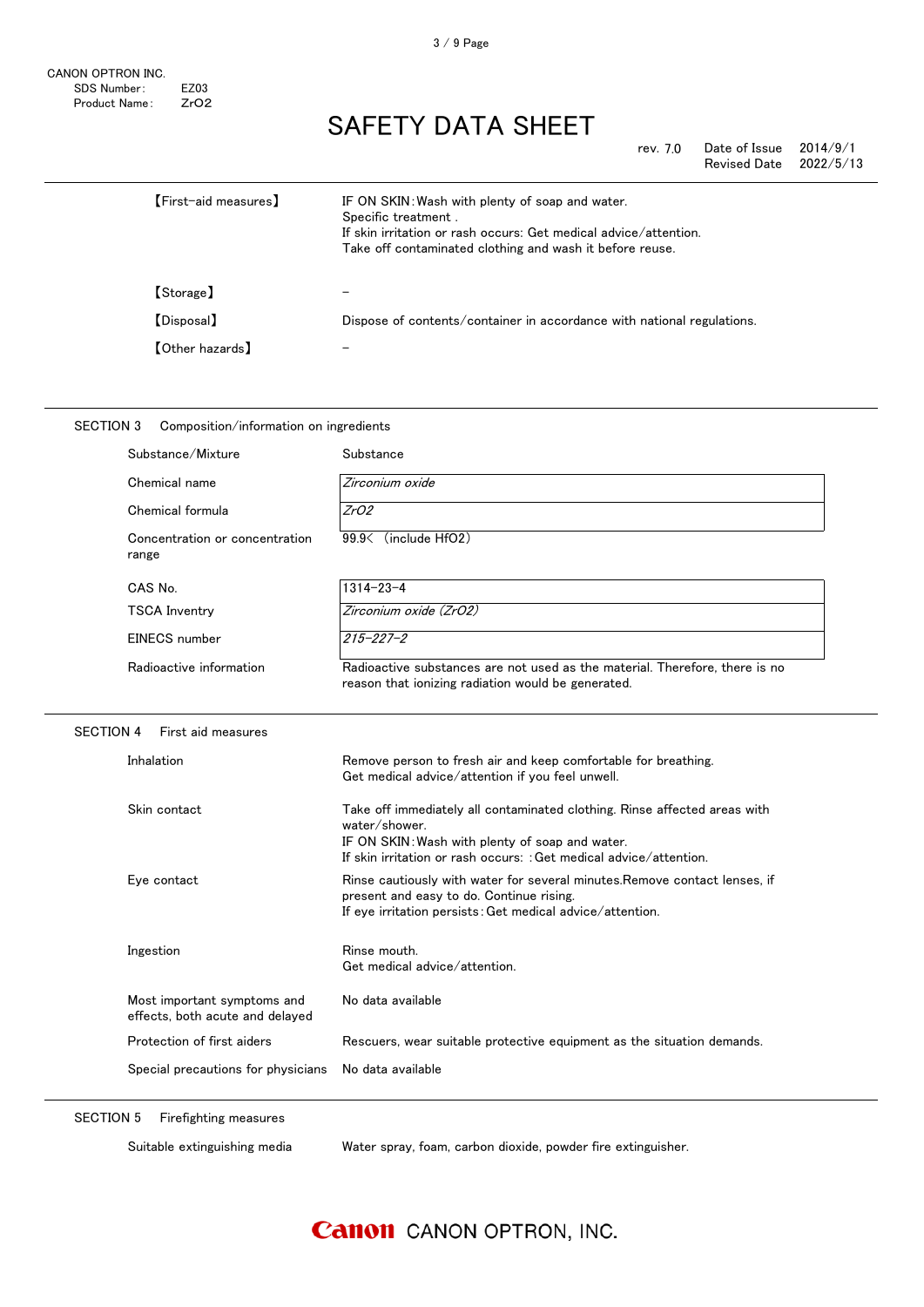| Unsuitable extinguishing media                   | Because a fire might spread through the outskirts, It avoid direct stick irrigation.                                                                                                                                                                                                                                                                                                                                                                                 |
|--------------------------------------------------|----------------------------------------------------------------------------------------------------------------------------------------------------------------------------------------------------------------------------------------------------------------------------------------------------------------------------------------------------------------------------------------------------------------------------------------------------------------------|
| Specific hazards                                 | As a general precaution, in the case of powdered materials, dust explosions can<br>be caused under certain conditions.                                                                                                                                                                                                                                                                                                                                               |
| Specific extinguishing methods                   | Cut off the source of combustion to the origin of the fire, and use a fire<br>extinguishing agent to extinguish the fire.<br>Cool surrounding tanks, buildings, etc. by spraying water to prevent the spread of<br>fire.<br>It performs the fire fighting from windward.<br>Restrict access to the area around the fire location to persons other than those<br>involved with the fire.<br>If it is not dangerous to do so, move the container out of the fire area. |
| Special protective equipment for<br>firefighters | Wear appropriate self-contained equipment for respiratory organ protection and<br>protective clothing (heat-resistant) for eye and skin protection during firefighting<br>operations.                                                                                                                                                                                                                                                                                |

#### SECTION 6 Accidental release measures

| Personal precautions, protective<br>equipment, and emergency<br>procedures | It prohibits the entrance except the person concerned.<br>The worker wears appropriate personal protective equipment (in item of<br>$"$ 8.revelation prevention and protection measures $\degree$ reference) and avoids eyes,<br>contact and inhalation to skin.                                                                                                                                                                         |
|----------------------------------------------------------------------------|------------------------------------------------------------------------------------------------------------------------------------------------------------------------------------------------------------------------------------------------------------------------------------------------------------------------------------------------------------------------------------------------------------------------------------------|
| Environmental precautions                                                  | It avoids an outflow to the environmental average of the product to have<br>possibilities to influence neighboring environment.                                                                                                                                                                                                                                                                                                          |
| Methods and material for<br>containment and cleaning up                    | Sweep up scattered material or use suction by a vacuum cleaner or the like to<br>prevent scattering and dust emission as much as possible, and collect the<br>material in an empty container.<br>No eating and drinking in the vicinity of handling and storage areas.<br>Promptly remove all sources of ignition (no smoking, sparks, or flames in the<br>vicinity).<br>Prevent inflow into drains, sewers, basements, or closed areas. |
| Secondary disaster prevention<br>measures                                  | No data available                                                                                                                                                                                                                                                                                                                                                                                                                        |

### SECTION 7 Handling and storage

| Technical measures          | Take measures for equipment as described in "8. Exposure controls/personal<br>protection" and wear protective equipment.                                  |
|-----------------------------|-----------------------------------------------------------------------------------------------------------------------------------------------------------|
| Safety handling precautions | Avoid breathing dust/fume/gas/mist/vapours/spray.<br>Wear Protective gloves/protective clothing/eye protection/face protection.<br>Avoid generating dust. |
| Avoidance of contact        | No data available                                                                                                                                         |
| Hygiene measures            | Wash hands thoroughly after handling.<br>Do not eat, drink or smoke when using this product.                                                              |

**Canon** CANON OPTRON, INC.

including any incompatibilities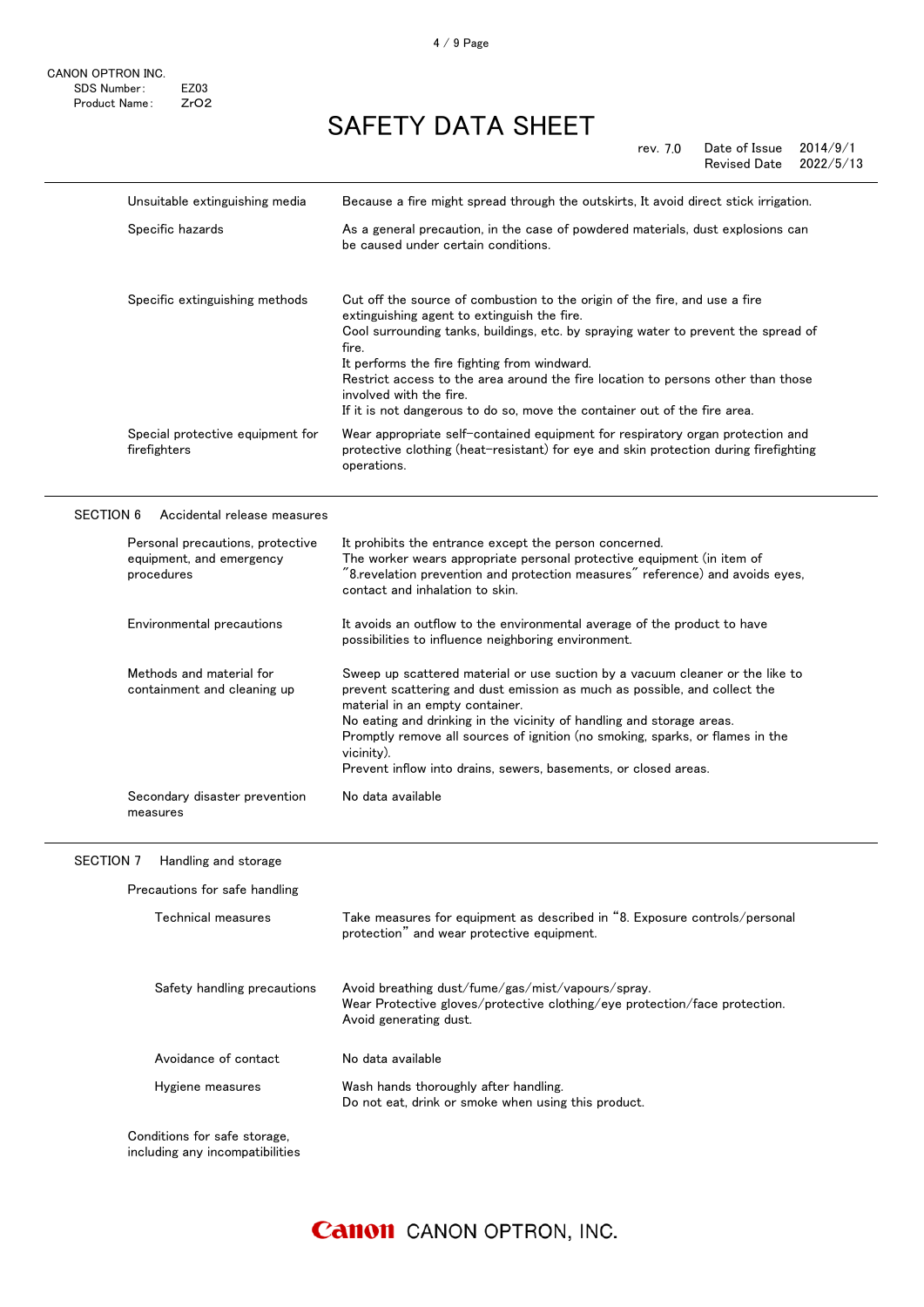| Safe storage conditions   | The storage area shall be equipped with the necessary lighting and ventilation<br>equipment to store or handle dangerous or hazardous substances.<br>To take preventive measures against electrostatic discharge. |
|---------------------------|-------------------------------------------------------------------------------------------------------------------------------------------------------------------------------------------------------------------|
| Safety packaging material | It uses the container which it can seal up without damage and the leak.                                                                                                                                           |

#### SECTION 8 Exposure controls/personal protection

#### <u>ZrO2</u>

### Permissible concentration

| ACGIH                                                                       | $TLV$ -TWA: 5 mg/ $m^3$<br>$TLV$ -TWA: 10 mg/m <sup>3</sup>                    |  |
|-----------------------------------------------------------------------------|--------------------------------------------------------------------------------|--|
|                                                                             |                                                                                |  |
|                                                                             | (as zirconium and compound, zirconium)                                         |  |
|                                                                             | (2015 version)                                                                 |  |
|                                                                             |                                                                                |  |
| Appropriate engineering controls                                            | In the work shop which dust produces, it uses a device, an apparatus sealed up |  |
|                                                                             | by all means or a local ventilator.                                            |  |
|                                                                             |                                                                                |  |
| Individual protection measures,<br>such as personal protective<br>equipment |                                                                                |  |
|                                                                             |                                                                                |  |
| Respiratory protection                                                      | Dustproof mask                                                                 |  |
|                                                                             |                                                                                |  |
| Hand protection                                                             | Protective gloves                                                              |  |
| Eye/face protection                                                         | Dust-proof glasses                                                             |  |
|                                                                             |                                                                                |  |
| Skin protection                                                             | Protective clothing                                                            |  |

#### SECTION 9 Physical and chemical properties

#### Appearance

| Physical state | Solid             |
|----------------|-------------------|
| Form           | Pellets, granules |
| Colour         | White             |
| Odour          | None              |

#### <u>ZrO2</u>

| Melting point/freezing point                                | $2,680^{\circ}$ C (Merck(15th, 2013)) |
|-------------------------------------------------------------|---------------------------------------|
| Boiling point or initial boiling point<br>and boiling range | $4300^{\circ}C$                       |
| Flammability                                                | No data available                     |
| Upper/lower flammability or<br>explosive limits             | No data available                     |
| Flash point                                                 | Noninflammability (GESTIS (2015))     |
| Auto-ignition temperature                                   | Noninflammability (GESTIS (2015))     |
| Decomposition temperature                                   | No data available                     |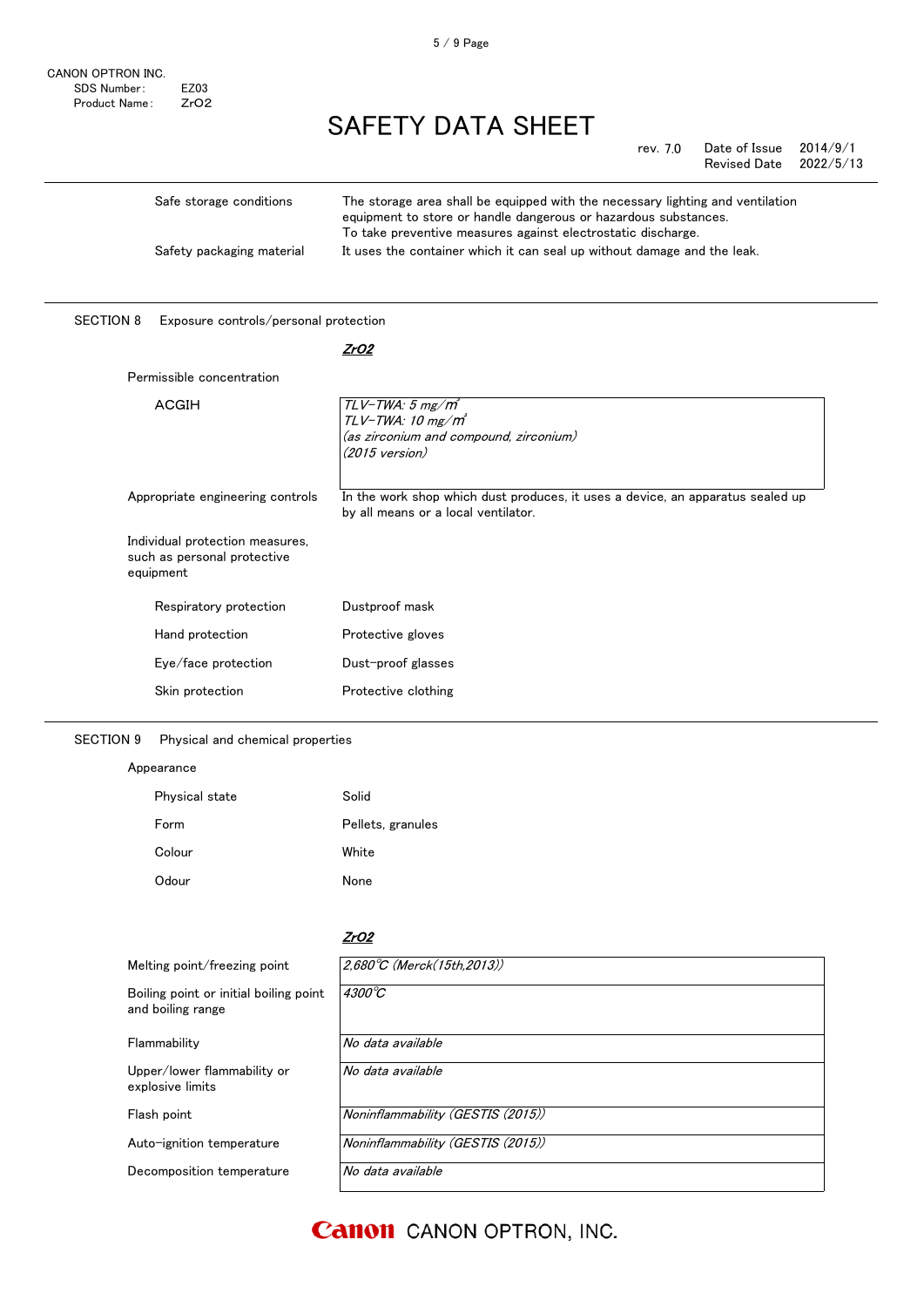rev. 7.0 Date of Issue 2014/9/1<br>Revised Date 2022/5/13 Revised Date

| рH                                         | No data available                                  |
|--------------------------------------------|----------------------------------------------------|
| Kinematic viscosity                        | No data available                                  |
| Solubility                                 |                                                    |
| Water                                      | Insoluble                                          |
| Other solvents                             | No data available                                  |
| Partition coefficient: n-<br>octanol/water | No data available                                  |
| Vapour pressure                            | No data available                                  |
| Density and/or relative density            | No data available                                  |
| (Density)                                  | $\frac{1}{2}$ 3.90 $\degree$ 5.15 (pellet) as ZrO2 |
| Relative vapor density                     | No data available                                  |
| Particle characteristics                   | No data available                                  |
| Other information                          | No data available                                  |

SECTION 10 Stability and reactivity

#### <u>ZrO2</u>

| Reactivity                                           | No data available |
|------------------------------------------------------|-------------------|
| Chemical stability                                   | No data available |
| Possibility of hazardous reactions                   | No data available |
| Conditions to avoid                                  | No data available |
| Incompatible materials                               | No data available |
| Hazardous decomposition products   No data available |                   |

#### SECTION 11 Toxicological information

#### ZrO2

| Acute toxicity(oral)                            | No data available      |
|-------------------------------------------------|------------------------|
| Acute toxicity (dermal)                         | No data available      |
| Acute toxicity (Inhalation: Gases)              | Solid (GHS definition) |
| Acute toxicity (Inhalation:<br>Vapours)         | Solid (GHS definition) |
| Acute toxicity (Inhalation: Dusts<br>and mists) | No data available      |
| Skin corrosion/irritation                       | No data available      |
| Serious eye damage/irritation                   | No data available      |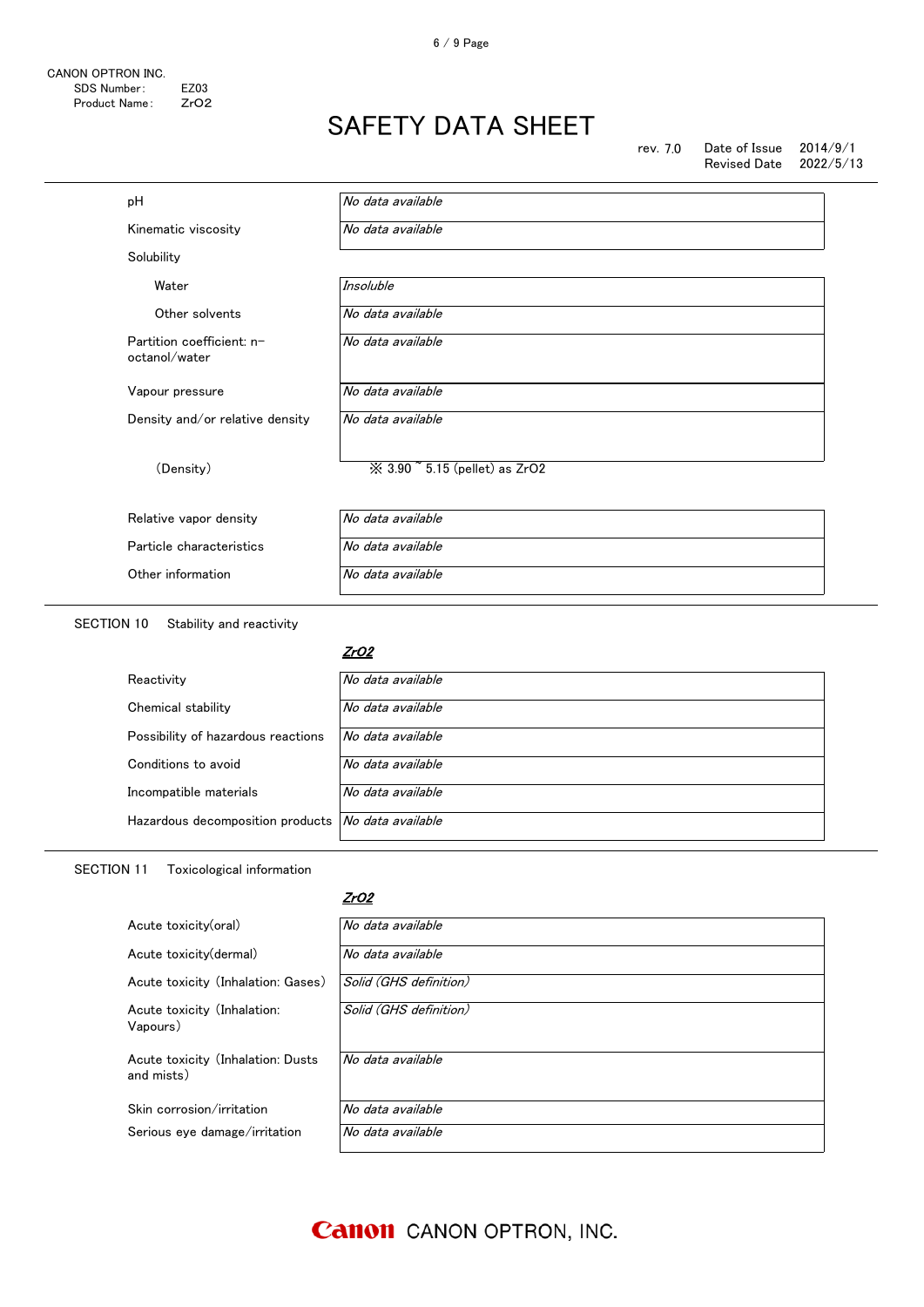rev. 7.0 Date of Issue 2014/9/1<br>Revised Date 2022/5/13 Revised Date

| Respiratory or skin sensitization                                    | The classification is not possible due to lack of data.<br>Besides, in DFGOT vol. 12 (1999), zirconium and its compounds are classified as<br>a respiratory sensitizer from the information on zirconium and other zirconium<br>compounds, but this substance was classified as "Classification not possible"<br>due to no information on the substance.<br>It is reported that this substance causes Granulomatous skin reactions in<br>humans (DFGOT vol. 12 (1999)). In DFGOT vol. 12 (1999), zirconium and its<br>compounds are classified as a sensitizer (Sah). From the above, this substance<br>was classified in Category 1.                                                                                                                                                                                                                                                                                                            |
|----------------------------------------------------------------------|--------------------------------------------------------------------------------------------------------------------------------------------------------------------------------------------------------------------------------------------------------------------------------------------------------------------------------------------------------------------------------------------------------------------------------------------------------------------------------------------------------------------------------------------------------------------------------------------------------------------------------------------------------------------------------------------------------------------------------------------------------------------------------------------------------------------------------------------------------------------------------------------------------------------------------------------------|
| Germ cell mutagenicity                                               | No data available                                                                                                                                                                                                                                                                                                                                                                                                                                                                                                                                                                                                                                                                                                                                                                                                                                                                                                                                |
| Carcinogenicity                                                      | As described in this hazard class for zirconium (CAS number: 7440-67-7).<br>ACGIH classified zirconium and its compounds in A4 in carcinogenicity (ACGIH<br>(7th, 2001)). Therefore, this substance was classified as "Classification not<br>possible" for this hazard class.                                                                                                                                                                                                                                                                                                                                                                                                                                                                                                                                                                                                                                                                    |
| Reproductive toxicity                                                | No data available                                                                                                                                                                                                                                                                                                                                                                                                                                                                                                                                                                                                                                                                                                                                                                                                                                                                                                                                |
| Specific target organ toxicity(single No data available<br>exposure) |                                                                                                                                                                                                                                                                                                                                                                                                                                                                                                                                                                                                                                                                                                                                                                                                                                                                                                                                                  |
| Specific target organ<br>toxicity(repeated exposure)                 | As for humans, it is reported that effects on lungs were not observed in workers<br>exposed to this substance (DFGOT vol. 12 (1999)).<br>On the other hand, changes in the lung (asthma, bronchitis, pneumoconiosis,<br>sarcoid granulomatosis, granulomatous interstitial pneumonia) were reported, but<br>it is reported that association with this substance is not clear because they were<br>also exposed to other substances that could cause lung damage (DFGOT vol. 12)<br>$(1999)$ ).<br>However, there are cases where zirconium was confirmed in granulomatous<br>lesions in the lungs of three, and extrinsic allergic alveolitis was observed just in                                                                                                                                                                                                                                                                               |
|                                                                      | one. It is reported that histological examination of the lungs revealed "various<br>stages of epithelioid cell granuloma induced by foreign matter" with foreign<br>matter inclusions in giant cells and fibrosis, and the principal component of<br>foreign matter is zirconium, and similar changes were also found in skin, and<br>granulomatous lesions were observed in mammary and axillary lymph nodes<br>(DFGOT vol. 12 (1999)).<br>As for experimental animals, it is reported that toxic effects were not found in an<br>inhalation toxicity test using rats, rabbits, dogs, guinea pigs, and cats (DFGOT<br>vol. 12 (1999), ACGIH (7th, 2001)). It is also reported that in a diet administration<br>test using rats, toxic effects were not observed (DFGOT vol. 12 (1999)).<br>As above, because effects of this substance cannot be denied completely in<br>humans, the substance was classified as "Classification not possible." |
| Aspiration hazard                                                    | No data available                                                                                                                                                                                                                                                                                                                                                                                                                                                                                                                                                                                                                                                                                                                                                                                                                                                                                                                                |

### SECTION 12 Ecological information

<u>ZrO2</u>

Toxicity

Hazardous to the aquatic environment Shortterm(acute)

|  | No data available |
|--|-------------------|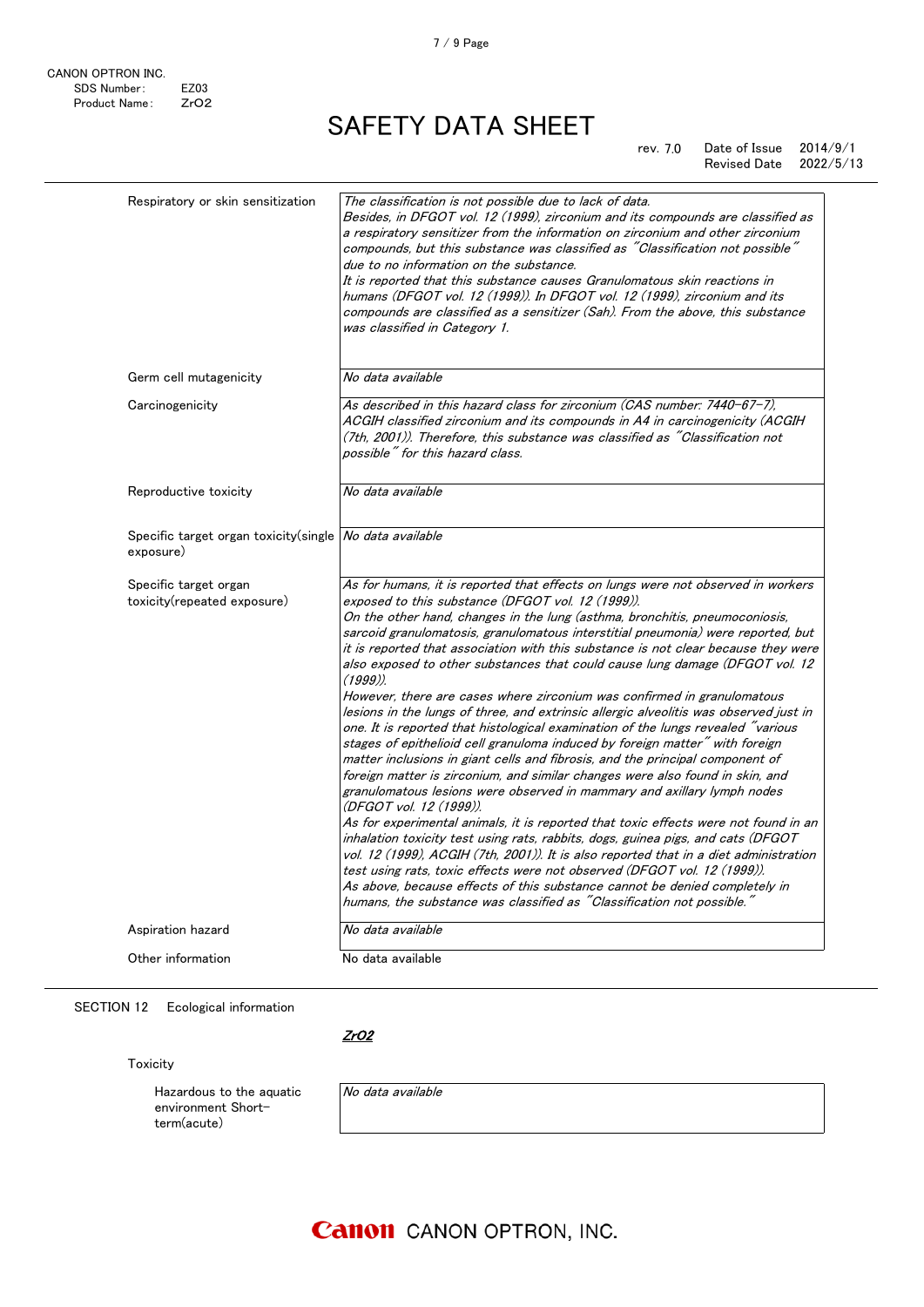| Hazardous to the aquatic<br>environment Long-<br>term(chronic) | No data available                                                                                                                                                                                                             |  |
|----------------------------------------------------------------|-------------------------------------------------------------------------------------------------------------------------------------------------------------------------------------------------------------------------------|--|
| Persistence and degradablility                                 | No data available                                                                                                                                                                                                             |  |
| Bioaccumulative potential                                      | No data available                                                                                                                                                                                                             |  |
| Mobility in soil                                               | No data available                                                                                                                                                                                                             |  |
| Hazard to the ozone layer                                      | No data available                                                                                                                                                                                                             |  |
| Other adverse effects                                          | No data available                                                                                                                                                                                                             |  |
| <b>SECTION 13</b><br>Disposal considerations                   |                                                                                                                                                                                                                               |  |
| Waste treatment methods                                        | Process is contracted to industrial waste disposers who received approval of a<br>prefectural governor.                                                                                                                       |  |
| Contaminated container and<br>contaminated packaging           | The container is recycled after being cleaned, or is appropriately processed<br>according to the standards of related laws and regulations.<br>When disposing of empty containers, the contents should be completely removed. |  |
| <b>SECTION 14</b><br>Transport information                     | ZrO2                                                                                                                                                                                                                          |  |
|                                                                |                                                                                                                                                                                                                               |  |
| International regulation                                       |                                                                                                                                                                                                                               |  |
| UN number                                                      | Not applicable                                                                                                                                                                                                                |  |
| UN proper shipping name                                        | Not applicable                                                                                                                                                                                                                |  |
| UN classification                                              | Not applicable                                                                                                                                                                                                                |  |
| Transport hazard class                                         | Not applicable                                                                                                                                                                                                                |  |
| Packing group                                                  | Not applicable                                                                                                                                                                                                                |  |
| Hazardous to the aquatic<br>environment                        | No data available                                                                                                                                                                                                             |  |
| Maritime transport in bulk<br>according to IMO instruments     | No data available                                                                                                                                                                                                             |  |
| Japanese lows and regulations                                  | Land regulation information Not applicable<br>Maritime regulatory information non-hazardous materials<br>Aviation regulatory information non-hazardous materials                                                              |  |
| Special precautions for users                                  | Requires retention of yellow card when transporting.<br>When transporting, protect from direct sunlight and take on cargo without<br>breakage of container, corrosion and leakage.                                            |  |

SECTION 15 Regulatoly information(Japan)

ZrO2